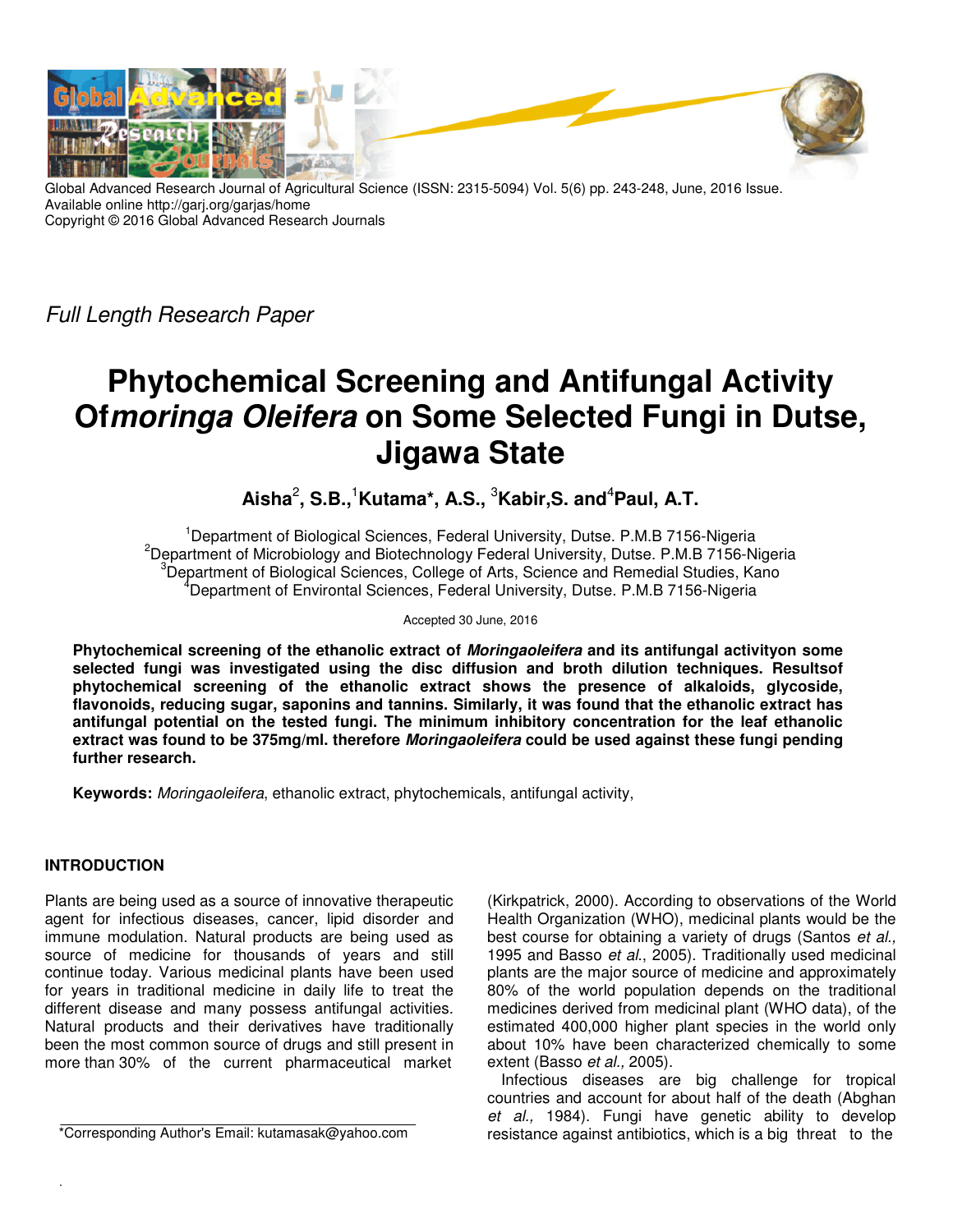society worldwide. Some plants have shown the ability to overcome resistance in such organisms, which led the researchers to isolate active principles and investigate mechanisms. Isolation and identification of secondary metabolites produced by plants has explored their use as active principle in medicinal preparation (Taylor et al., 2001) and Nube et al., 2008). The pharmaceutical industries are looking for new chemical ways against complex diseases. Fungi are little explored and drug developers from all over the world are looking towards natural world for developing front line drug to face the challenge (Basso et al., 2005). Moringaoliefera Lam is the most widely cultivated species of a monogeric family, Moringaceae, which is native to the sub-Himalaya tract of India, Pakistan, Bangladesh and Afghanistan. A number of medicinal properties have been ascribed to various plants of the highly extend tree. Almost all the part of this root, bark, gum, leaf, fruits, flowers, seed and seed oil have been used for the treatment of various ailments in the indigenous medicine. This tree has in recent times been advocated as an outstanding indigenous source of highly digestible protein, Ca, Fe, vitamin C, and carotenoids suitable for utilization in many of the so-called "developing" regions of the world where undernourishment is a major concern.

Bukar et al. (2010) reported that Moringaoleifera leaf ethanolic extract had the broadest spectrum of activity on the test fungi. Moringa have been reported to be a rich source of B-carotene, protein and vitamin C, calcium and potassium and act as a good source of natural antioxidants and thus enhance the shelf-like of fat containing foods due for the presence of various types a antioxidants compounds such as ascorbic acid, flavonoids, phenolics and caretenoid (Dillard and German, 2000).

Over the years, plants have been used as valuable source of natural products for maintaining animal and human health. Plants have been reported to contain large varieties of chemical substances that possess important preventive and curative therapies (Nascimento et al., 2000). About 80% of individuals from developed countries used traditional medicines which have compounds derived from medicinal plants (Igbinosa et al., 2009). Despite the presence of various approaches to drug discovering, plants still remain the main reservoir of natural medicines (Mahomed and Ojewole, 2006).

Although Moringa Oleifera plant has been reported to possess many antimicrobial activities, there is need to continuously make updates on important pathogenic fungi especially that some dimorphic fungi are difficult to control because of their physiological rate differences.

The aim of the research is to study the phytochemical constituents of leaf Ethanolic extract of Moringaoleifera Lam as well as its antifungal properties against some selected fungal isolates.

# **MATERIALS AND METHODS**

#### **Collection and Processing of Plant Sample**

The leaves of Moringaoleifera were collected from Dutse, Gida Dubu Yadi, Jigawa State. The plant specimens were identified by a Lab technician in the Federal University Dutse, Biology lab. The leaves were washed and dried in an airy room for about 3 days. The dried leaves were grounded to powder using a pestile and mortar in the laboratory. The powdered sample was stored in an air-tight bottle for further use.

#### **Extraction Process**

#### **Ethanolic extract**

Fifty grams (50g) of the powdered sample was soaked in 500ml of absolute ethanol and allowed to stand for 24 hours. The mixture was stirred occasionally for 3 days. The sample was double filtered using Whatman No.1 filter paper and collected in an evaporatory dishes. The filtrate was dried in a hot air at temperature of  $45^{\circ}$ C (Handa, 2008).

#### **Phytochemical Analysis**

The extract were analyzed by the following procedures to test for the presence of the saponins, Tannins, reducing sugars, Alkaloids, flavonoids, and glycosides.

#### **Saponins**

This was carried out according to a method of Odebiyi and Ramstard (1978) and Waterman (1993), 2ml of the extract was placed in a take tube and then 2ml of distilled water was added. The tube was then shaken vigorously. A persistent froth that lasted for at least 15 minutes indicates a positive test for saponins.

# **Tannins**

To a portion of the extract was diluted with water 3-4 drops of 10% ferric chloride solution was added. A blue colour or green colour indicate the presence of Tannins. Talukdar et al., (2010)

#### **Reducing sugar**

To 0.5ml of plant extract, 1ml of water and 5-8 drops of fehling solution were added and heated over water bath. Brick red precipitate indicate the presence of reducing sugars. Talukdar et al., (2010)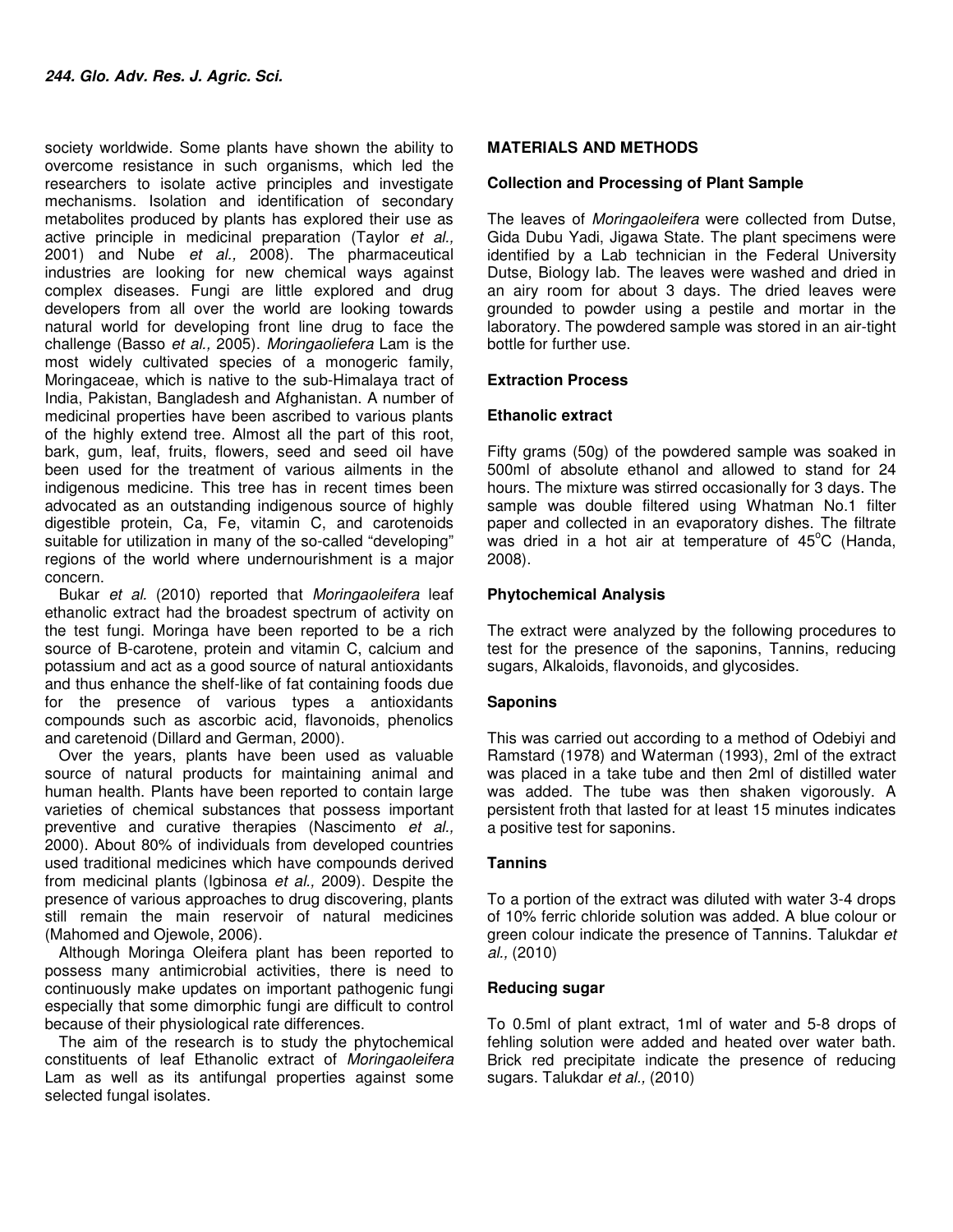# **Alkaloids**

2ml of extract was measured in a test tube to which picric acid was added. An orange colouration indicate the presence of alkaloids (Talukdar et al., 2010)

# **Glycosides**

Exactly 25 ml of dilute suphuric acid was added to 5ml of extract in a test tube and boiled for 15 minutes, cooled and neutralized with 10% NaOH, and then 5ml of fehling solution was added. Glycosides are indicated by a brick red precipitate. Talukdar et al., (2010)

# **Flavonoids**

This was carried out according to a method of Odebiyi and Ramstard (1978) and Waterman (1993). To 3ml of a extract was added 1ml of NaOH. Yellow coloration indicate positive.

# **Test Culture**

Two test organism such as Rhizopousstolonifer and Aspergillusniger were isolated from soil sample using the standard method. While Candida albican was collected from Dutse General Hospital Laboratory, Jigawa States. The isolates were maintained in a freshly PDA agar slant and kept for further use.

# **Standardization of the Inoculum**

The inocula was prepared from stock cultures which were maintained on PDA slant and subculture on to potatoes destrose agar (PDA) using sterilized wire loop.

# **Media for Test Organism**

 Nineteen gram of PDA Was added to 500 ml of sterile distilled water and auto clave at  $121^{\circ}$ C for 15 minutes after autoclaving, allowed the media to cool down and mixed, poured in to sterile Petri dishes approximately 4mm and allowed to set at ambient temperature and use.

# **Antimicrobial Disk Preparation**

Disk of 6 mm diameter was made from Whatman No. 1 filter paper using paper puncher. Batches of 100 disks were transferred in to Bijou Bottle and sterilized in the autoclave at  $121^{\circ}$ C for 15 minutes. For different concentration were prepared from the leaf ethanolic extract such that each disc absorbed 0.1ml which is equivalent to 5000ug/disk, 4000ugidisk, 3000ug/disk, and 2000ug/disk as described by Bauer et al. (1966).

# **Antimicrobial Assay**

Disk agar diffusion techniques describe by Bauer etal. (1966) was employed. The prepared disks were incorporated in to appropriate medium containing the isolate, cover the petri dish and incubate at  $25^{\circ}$ C for 3days. After incubation, zone of inhibition (diameter) formed in the medium was measured to determine antifungal medium was measured to determine antifungal effectiveness of the different concentrations of the extracts and recorded.

# **Determination of Minimum Inhibitory Concentration (MIC)**

The broth (tube) dilution method was used for the determination of the minimum inhibitory concentration (MIC) i.e. the lowest concentration of the extract that completely prevent the growth of the test organism. The following concentrations were prepared; 5000µg/ml, 3000µg/ml, 2000µg/ml respectively using the dilution formula.

# **Dilution of the extract**

Eight test tubes were labeled and set up. 1ml of PDA broth was pipetted into tube 1-7. 2ml of PDA broth was pipette into tube 8. Tube 6 is the inoculums' control; tube 8 is the broth control and tube  $7 -$  is the extract control. 1ml of the working extract solution was pipette into tube 1-5 and 7. Doubling dilutions were prepared from tube 1 up to 5 using 1ml amount. O.1ml of the working innoculum was pipette into tubes 1-6. The tubes were incubated at  $25^{\circ}$ c for 3 days. The lowest concentration of the extract that inhibited the growth of the test fungi was noted and recorded as the MIC (Ochei and Kolhatkar, 2008).

# **RESULTS AND DISCUSSION**

A total yield of 8g of the ethanolic extract from the original weight of 50g was recovered from the leaf of Moringaoleifera. The physical characteristics were indicated in Table (1), table (2) shows the phytochemical composition of plant part screened. The antifungal pattern of the extract was shown on Tables 3-4.

# **Phytochemical evaluation of extract of Moringaoleifera**

Table (2) showed the result of photochemical evaluation of ethanolic extracts of Moringaoleifera. The ethanolic extract of Moringaoleifera showed the presence of flavonoids, sponnins, tannins, glycoside, reducing sugar and Alkaloids. This result is in line with the report of Bakare et al. (2010) and Kasolo et al. (2011) on leaves of Momordicacharantia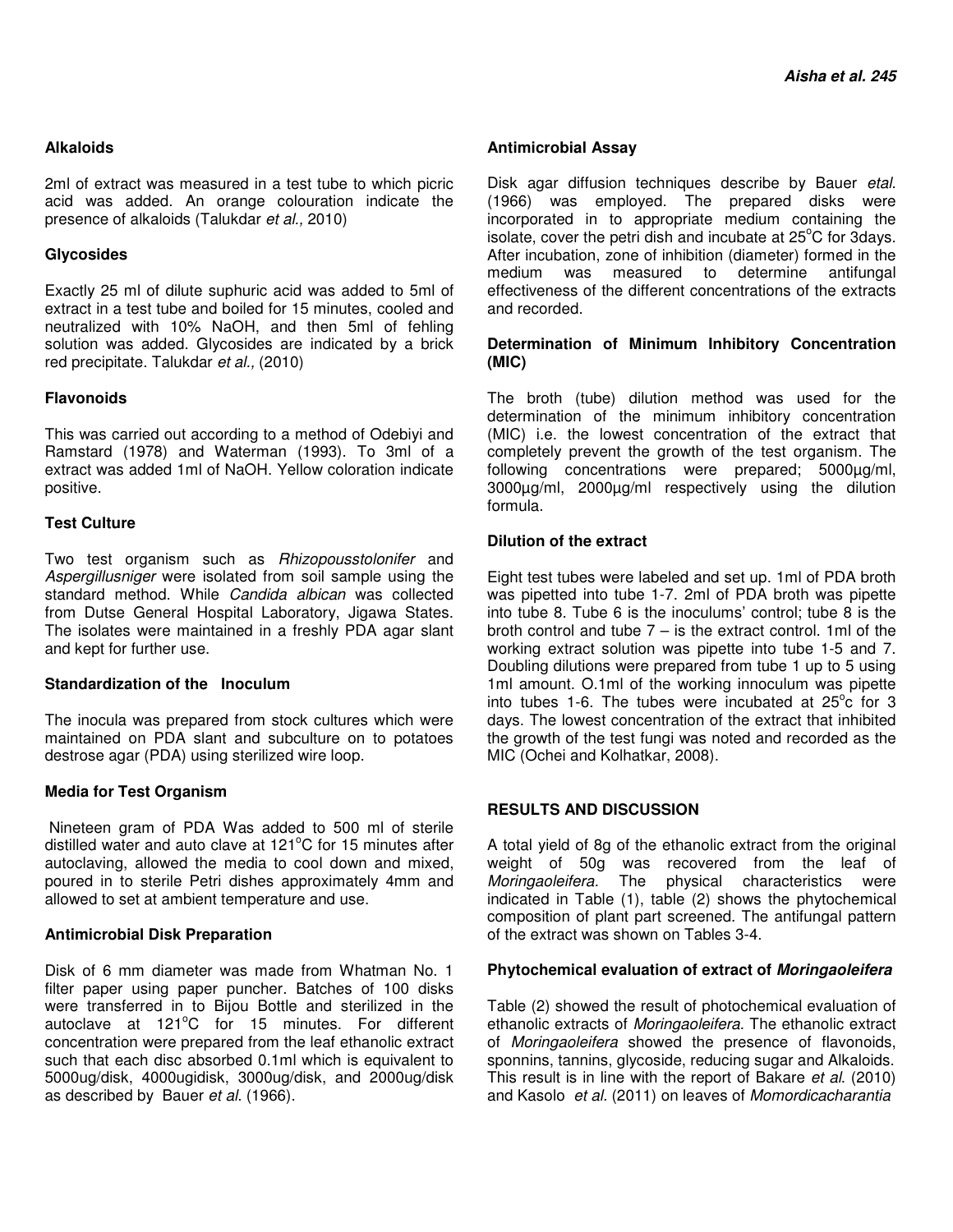**Table 1:** Physical Characteristic of Leaf Extract of Moringaoleifera.

| Plant part | Solvent | Initial<br>Weight(g) | Final<br>Weight(g) | Colour        | Texture |
|------------|---------|----------------------|--------------------|---------------|---------|
| ∟eaf       | Ethanol | 50.00                | 8.00               | Dark<br>Green | Powder  |

 **Table 2:** Photochemical Evaluation of Moringaoleifera.

| S/NO | <b>Constituents</b> | Inference |
|------|---------------------|-----------|
| . .  | Flavonoids          |           |
| 2.   | Saponnins           |           |
| 3.   | Tannins             |           |
| -4.  | Glycosides          |           |
| 5.   | Reducing sugar      |           |
| -6.  | Alkaloids           |           |

 $Key: + = present$ 

 **Table 3:** Antifungal activities of leaf ethanol extract of Moringaoleifera (measurement zone of inhibition (in mm)/disk potency.

| Test fungi           | 5000    | 4000 | 3000 | 2000 |
|----------------------|---------|------|------|------|
| Candida albican      | nn<br>ے |      | - 11 |      |
| Aspergillusniger     | 18      |      |      | 05   |
| Rhizophousstolonifer | 20      |      |      | 06   |

and Moringaoleifera respectively. The presence secondary metabolite such as flavonoid, Alkaloids, Tannins, saponin, and glycoside of leaf of Moringaoleifera contribute to its medicinal value Bakare et al.(2010).

Alkaloids are natural chemical compound containing basic nitrogen atoms, they often have antifungal activity and pharmacological effects and are used as medication and recreational drugs (Rhoades et al., 1979).

Flavonoids enhance the effects of vitamins C and function as antioxidant. Tannin have shown potential Antiviral, Antibacterial and antiparasitic. Saponin causeshaemolysis of red blood cells(Winter et al., 1993).

# **Antifungal activities of Moringaoleifera**

Table 3 showed the measurement zone of inhibition of Moringaoleifera against tested fungi. The ethanol extract of plant Moringaoleifera possessed antifungal activity against Candida albicans, Aspergillusniger, Rhizophousstolonifer. The ethanol extract produced an inhibition zone on Candida albican of 22mm at 5000µg/ml, 19mm at 4000µg/ml, 15mm at concentration of 3000µg/ml and 10ml at 2000µg/ml, Aspergillusniger, showed zone of 18mm at concentration of 5000µg/ml, 16mm at 4000µg/ml, 10mm at 3000µg/ml and 05mm at 2000µg/ml. And Rhizophousstolonifer showed zone of 20mm at 5000µg/ml, 17ml at 4000µg/ml, 11mm at 3000µg/ml and 02mm at 2000µg/ml.

At 5000µg/ml and 4000µg/ml concentration, the tested organisms are more sensitive and out of this Candida albicans was seen to be more sensitive to the extract at concentration of 5000µg/ml with zone of inhibition of 22mm as shown in table 3. These tested fungi are known to cause infections in human except Rhizophousstolonifer. The zones of inhibition observed, indicated that they are susceptible to the extract and these extracts could be used on the treatment of unitary tract infection, Aspergillosis associated with Candida albicans and Aspergillusniger respectively and can be used to treat soft rot in plant associated with Rhizophousstolonifer.

This result is also in line with the work of Bauer et al. (1966) that reported the ethanol and methanol extract of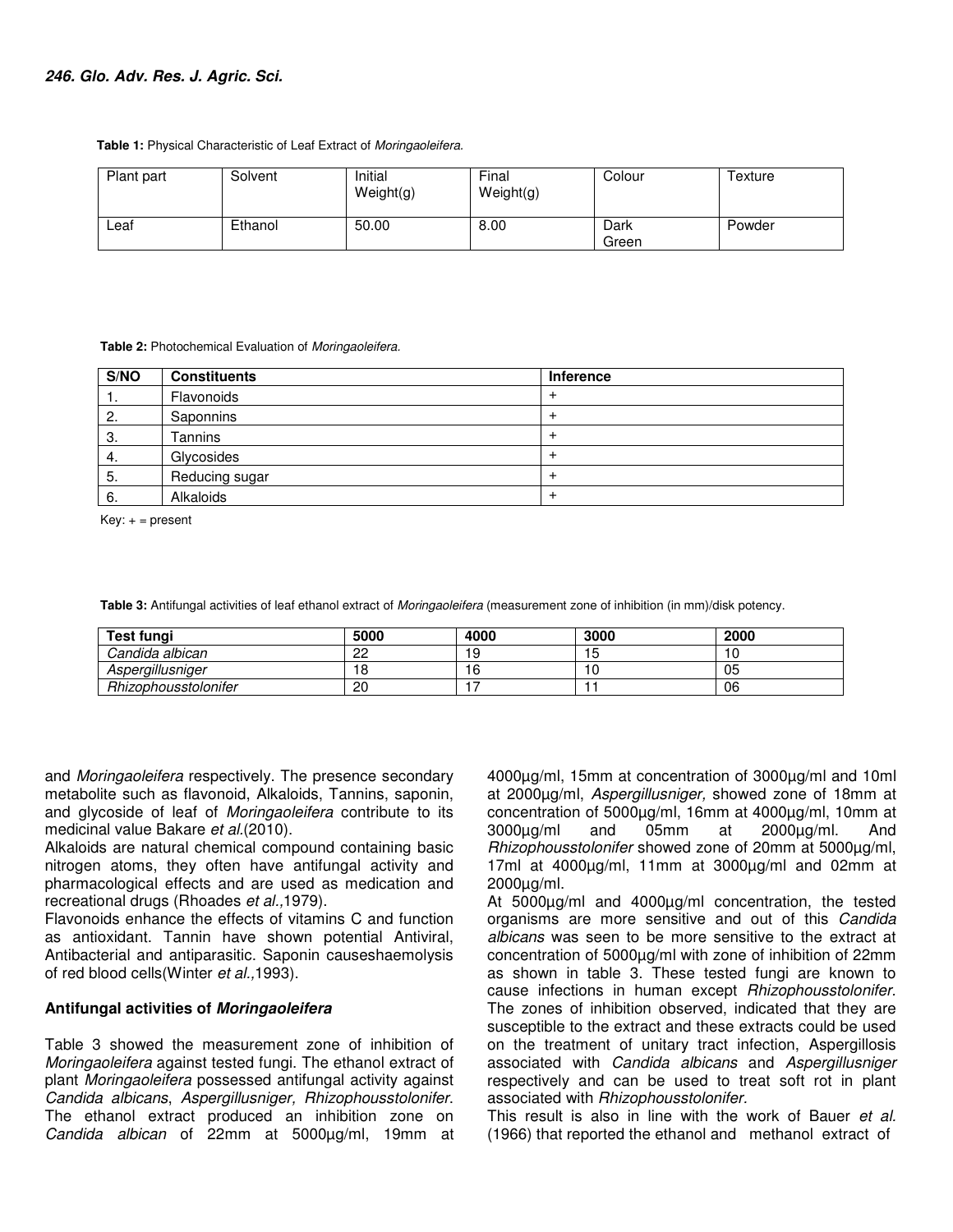**Table 4:** Minimum Inhibitory Concentration (mg/ml) of leaf ethanol Extract of Moringaoleifera

| Test fungi           | MIC value (mg/ml) |  |
|----------------------|-------------------|--|
| Candida albican      | 625               |  |
| Aspergillusniger     | 375               |  |
| Rhizophousstolonifer | 500               |  |

deride leaf of Moringaoleifera has activity against Candidaalbicans at a concentration of 4000µg/ml and 5000µg/ml. The antifungal activity was screened because of their great medicinal properties towards the pathogenic organisms. The medicinal plant Moringaoleifera showed a good antifungal activity against the tested organisms.

#### **Minimum Inhibitory Concentration (MIC)**

Table 4 showed the lowest MIC at concentration of 375mg/ml against Aspergillusniger and the highest was seen at concentration of 625mg/ml against Candida albicans.

#### **CONCLUSION**

The ability of this plant extract to inhibit these organisms indicates the presence entities capable of suppressing the growth of the test fungi. Therefore further photochemical analysis is recommended to assess the presence of other bioactive compounds of chemotherapeutic potentials from the plant part.

#### **REFERENCES**

- Abghan SH, Baghaei R, Hendi A (1984). Harison's principles of internal medicine, bacterial (Translation Ayandehsazan publication, Tehran 1984. 11-3
- Adesokan AA, Akanji MA, Yakubu MT (2007). Antibacterial potential of aqueous extract enantiachlorantha stem bark. Afr, J. Biotehnol 6 (22): 5202-2505.
- Akinyemi KO, Oladapo O, Okwara CE, Ibe CC, Fasure KA (2005). Screening of Crude Extract of six medicinal plants used in South West Nigerian Unorthodox Medicine for Anti methicillin Resistant S. aureus activity. BMC Complimentary alternative medicine. 5-6
- Anbarassan P. B.sc (Hort), Sreeja, K.V B.sc (Hort), Kalaiselvi, S. BSc (Ag), Parvatham, A. (M.sc Ag)
- Bakare RJ, Magbagbeola OA, Akanwande AI, Okunoavo OW (2010). Nutritional and chemical evaluation of momirdicacharactian journal of medicinal plant research Pp 4.218962193.
- Basso LA, Pereira DA, silva LH, felt AG, Azevedo Junior WFD, Moreira FDS, Palma MS, Cacixto JB, Facho SA, Santos RRD, Soares MBP, Santos DS (2005). the use of biodiversity as a source of new chemical entities against defined molecular targets for treatment of malaria, tuberculosis and T-cell mediated diseases, Men instOswaldo Cruz Rio De, Jeneria 6; 2005: 575-606.
- Bauer AW, Kurby WM, Sherris JC, Turcky M (1966). Antibiotic susceptibility testing by a standardized single disk method AM, J. Chin, Pathol 45 (4): 493 – 496.
- Bukar A, Uba A, Oyeyi TI (2010). Antimicrobial profile N.O extracts against Mal. J. microbial 8(2): 59-67.
- Chandrasekaran M; and V. Venkatesalis 2004 Antibacterial and antifungal activity of syzygiumjambolanum seeds ethnopharmarcol: 91-105-108.
- Chumark P, Khunawat P, Sanvarinda Y, Phornchirasilp S, Morales NP, Phivthong-Ngam L, Ratanachamnong P, Srisawat P, Pongrapeeporn KU (2008). The in vitro and ex vivo antioxidant properties, hypolipidaemic and antiatherosclerotic activities of water extract of Moringaoleifera Lam. leaves. J. Ethnopharmacol. 116:439-446.
- Dillard CJ, German JB (2000). Phytochemical; netracetical, and human health. A review Jsei food Agric 80: 1744-1756.
- Duke JA (1983). Handbook of Energy Crops. Unpublished \_http://www.hort.purdue.edu/newcrop/duke\_energy/Moringa\_oleifera.ht ml\_ (Sept.2006)
- Eilert U, Wolters B, Nahrstedt A (1981). The antibiotic principle of seeds of Moringaoleifera and Moringastenopetala. Planta Med. 1981; 42: 55-61.
- F. Anwar, Umer Rashid, Pak. J. Bot., **2007,** 39(5), 1443-1453.
- Handa SS (2008). An overview of extraction techniques for medicinal and aromatic plants: 21-54.
- Igbinosa OO, Igbinosa EO, Aiyegoo OA (2009). Antimicrobial activity and phytochemical screening of steam bark extracts from Jatrophacureas (Limp) Afr J. Pham pharmacol 3(2): 058-062.
- Kirkpatrick P. Antibacterial drugs stitching together naturally, nature per drug Discover; 2002: 748. http://dv.doi.org/w.1038/mrd921.
- Kirtikar KR, Basu BD (1975). Indian Medicinal Plants. In: SIngh B. and M. P. Singh (eds) Dehradun, 676-683.
- Lockett CT, Calvet CC, Arivetti LE (2000). Energy and micronutrient composition of dietary and medicinal wild plant consumed during draught study of rural Fulani, northeaster Nigeria int. J. Food Sci, Nutri. 51(3): 195-208.
- Mahomed IM, Oyewole JAO (2006). Anticonvulsant activity of harpagophytumprocumbens DC (Pedabacerace) someday root aqueous extract in mice. Brain, Res, Bull. 69; 57-62.
- Nascimento GGF, Locatechi J, Freittas PC, Silva GL (2000). Antibacterial activity of plant extract and phytochemical on antibacterial resistance bacteria, Braz J. microbial 31(4): 247-256.
- Ndong M, Uehara M, Katsumata S, Suzuki K (2007). Effects of oral administration of MoringaoleiferaLam on glucose tolerance in gotokakizaki and wistar rats. J. Clin. Biochem.Nutr. 40:229-233.
- Nube N.S, Afolayen AJ and Okoli AL (2008). assessment techniques of antimicrobial properties of natural compounds of plant origin: current methods and future trends Afri. J. Biotech.; 2008, J: 1797-1806.
- Ochei J, Kolhatkar A (2008). medical laboratory science theory and practice.Tata Mc. Graw-Hill publishing company limited. New Delhi, Pp 801-804.
- Pari L, Kumar NA (2002). Hepato protective activity of Moringaoleifera on antitubercular drug-induced liver damage in rats. J. Med. Food 5:171- 177.